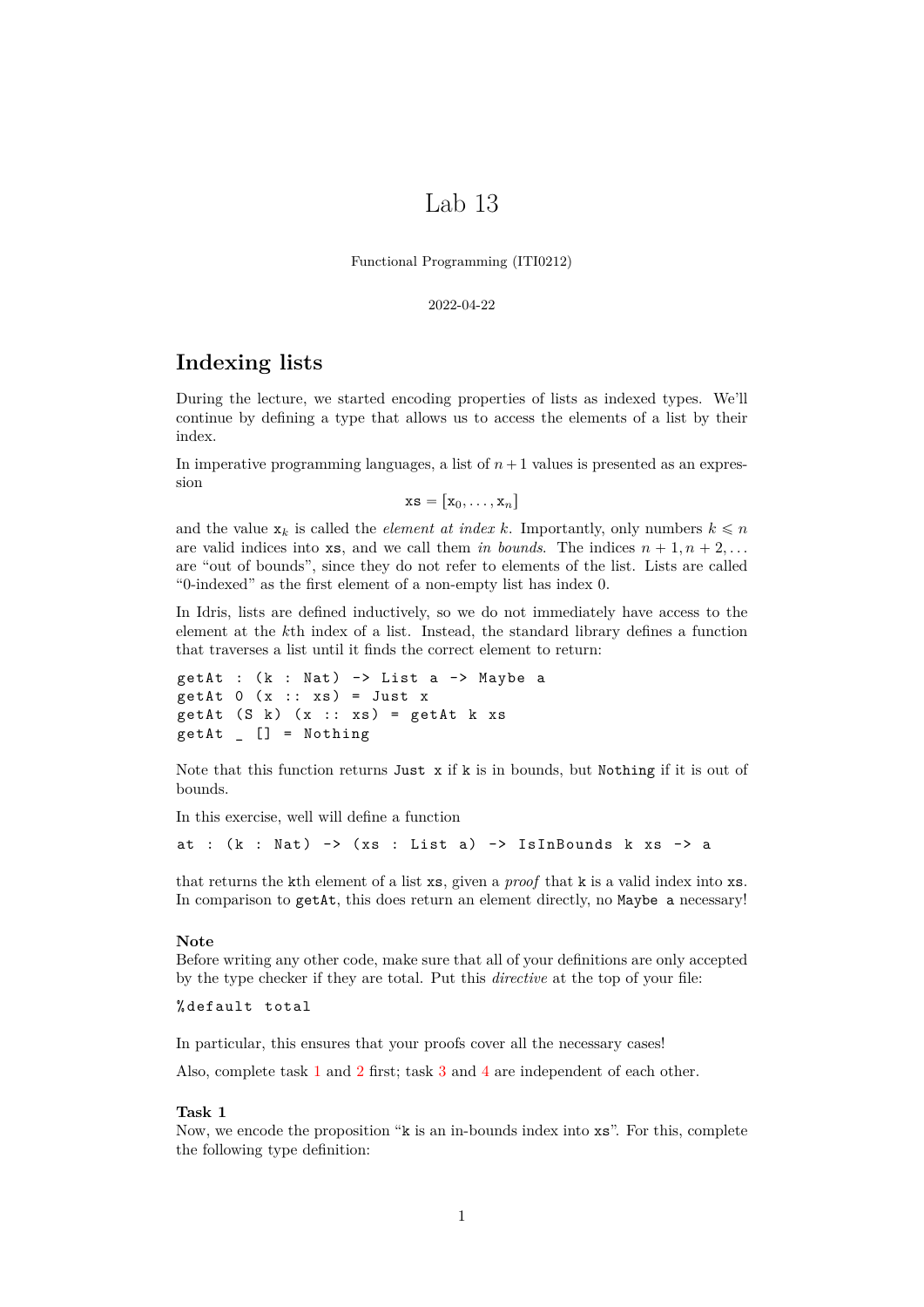data IsInBounds :  $(k : Nat)$  ->  $(xs : List a)$  -> Type where  $-- . . .$ 

Since this type depends on inductive types Nat and List a, try to come up with a similar inductive definition:

- Cover one or more obvious base cases. What are the indices of the empty list? What's the shape of lists that have index 0?
- Add case(s) to construct proofs for bigger indices or lists. Assuming you have an in-bounds index, can you prove its an index to another (bigger) list? Can you change the index so that it remains in-bounds?

Read this if you are stuck. Your type should have two constructors: One that *Hint:* iof abunod-in at x li<sup>2</sup> system bound for said that says that says along that says that says in  $\theta$ , and  $\theta$  is  $\theta$ , and  $\theta$  is  $\theta$ , and  $\theta$  is  $\theta$ , and  $\theta$  is  $\theta$ , and  $\theta$  is  $\theta$  is  $\theta$  is  $\theta$  is  $\theta$  is  $\theta$  $\therefore$ sx :: x iol spunoq-ui si x  $S$  uəqq 'sx

### <span id="page-1-0"></span>**Task 2**

As a warm-up, define a *total* function that returns the *head* of a list, i.e. the element at index 0:

```
head : (xs : List a) -> (in bounds : IsInBounds 0 xs) -> a
```
Will Case-splitting on in\_bounds will make this a one-liner.

The function should do the obvious thing:

```
Lab13> head [1, 2, 3] ? proof1
1
Lab13> head ['a', 'z'] ?proof2
'a'
```
Of course you'll have to come up with the proofs ?proof1 and ?proof2 yourself, as they'll depend on your definition of IsInBounds.

### <span id="page-1-1"></span>**Task 3**

Write the function that returns elements of a list by index, given a proof that the index is in-bounds:

at :  $(k : Nat)$  ->  $(xs : List a)$  -> IsInBounds k xs -> a

Of course, at 0 should behave like head, and for other indices it should do the expected thing:

```
Lab13> at 2 [1, 2, 3] ?proof1
3
Lab13> at 1 ['a', 'z'] ?proof2
' z '
```
Again, you'll have to provide proofs to call the function.

### <span id="page-1-2"></span>**Task 4**

Prove the following lemma concerning the predecessor of an index: *If k + 1 is an index into xs, then k is also an index into xs.*